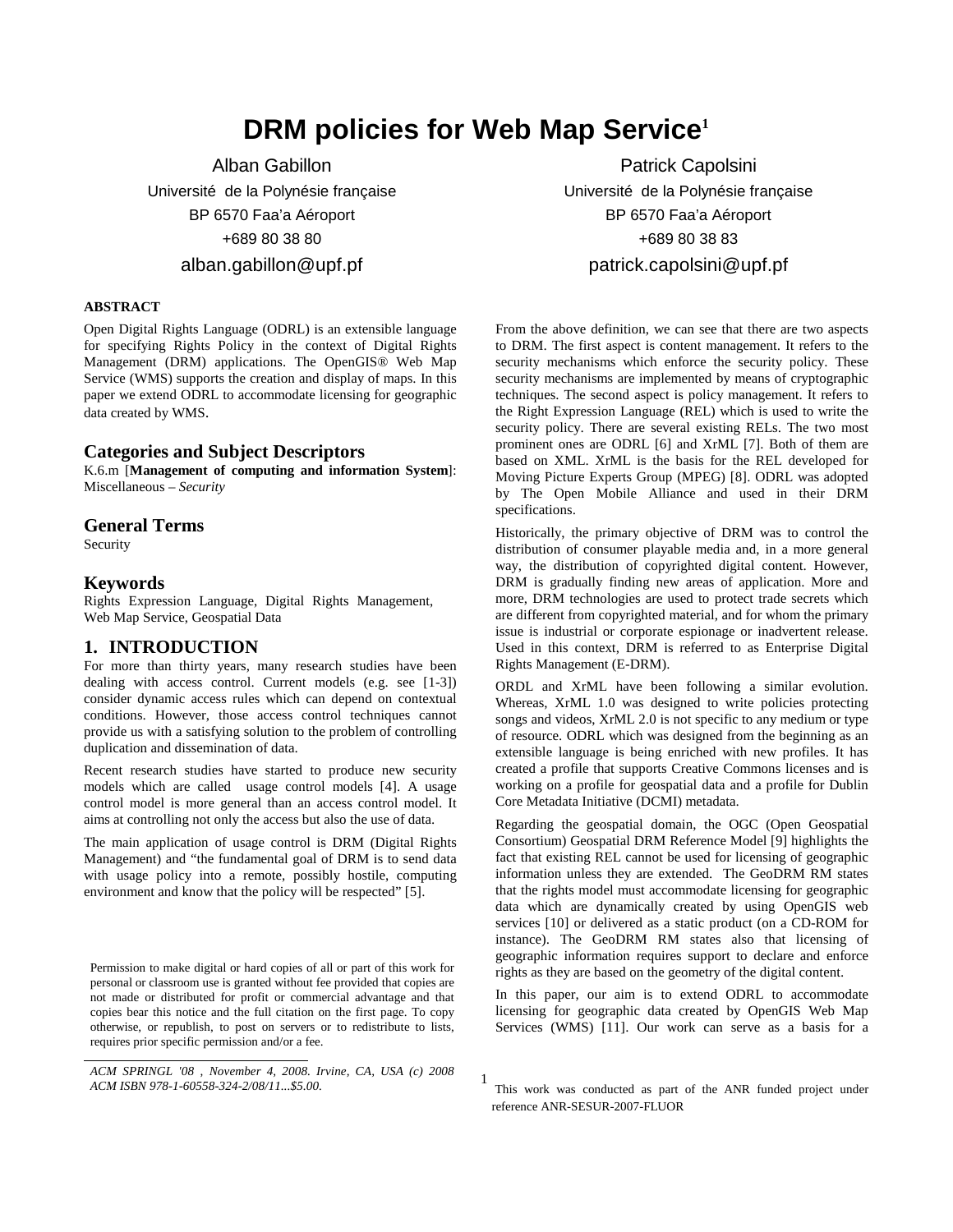complete ODRL WMS-profile. Writing such a profile could be one of the duty of the ODRL Geospatial Profile Working Group.

Note, that in our work we shall not consider the different business relationships for digital geographic data which are defined by the GeoDRM RM. First, we hardly see to which extent are these relationships geo-specific. Second, it is obvious that these business relationships were devised for copyrighted (geospatial) data. However, geospatial information is not necessarily copyrighted. It can be sensitive information in an E-DRM system. It can be a military secret in a network-centric warfare system…etc

The remainder of this paper is organized as follows: in Section 2 we review the specificity of geospatial data, geospatial services and WMS. In Section 3, we briefly review ODRL and recall the procedure for extending it. In Section 4, we define an ODRL WMS-profile. In Section 5, we show one example of license for WMS. In Section 6, we sketch the architecture of a DRM platform for controlling access and use of data created by a WMS. In Section 7, we conclude this paper.

## **2. GEOSPATIAL DATA & WMS**

During the last decade, the amount and complexity of geographic data have increased exponentially. Geographic Information Systems (GIS) software was developed and this technology is now fully operational and worldwide used. Specialized commercial software like Pitney Bowes MapInfo®<br>
[http://www.mapinfo.com/] or ESRI ArcGIS® [http://www.mapinfo.com/] or ESRI [http://www.esri.com/] are widely spread and OpenSource freeware solutions like QuantumGIS [*http://www.qgis.org/*] or GRASS [*http://grass.itc.it*] are becoming more and more relevant to achieve geographic data management, retrieval, storage, treatment and analysis.

GIS software generally deal with two main types of spatial data, namely raster and vector data. Aerial photography and satellite imagery are common raster data. Vector data can be of different types (points, lines, poly-lines, polygons,…etc) and can represent a large variety of features themes such as points of interest, roads, buildings, borders of states, elevation contours, restricted access areas and so on. Each geographic data is handled as a layer and layers can be overlaid to get the final desired representation of the dataset. All GIS layers (either raster or vector) can be stored as files or as records in a spatially enabled object-relational database.

The basic features of GIS software include : zoom in, zoom out, pan, x/y localization, choice of predefined scales, layers overlay, hierarchy and re-order of layers, layers transparency, measurements (distances and surfaces), outlining and annotating tools, … Advanced features include complex data views and queries, projections, data analyzes, geographic modeling, data sharing, statistics and so on.

While professional GIS tools were growing up, also grew the Internet and the needs for easy visualization and exchange of geographic data. Easy visualization is being achieved by the mean of easy-to-use dedicated or web-based interfaces. Nowadays, 3D GeoSpatial viewers like Google earth®, Skyline Globe® or MicroSoft Virtual Earth® are universally used by both novice and expert users. The need for geographic data exchanges led to the creation of the Open Geospatial Consortium (OGC). OGC is an international industry consortium of over 350 companies, agencies and universities participating in a process to develop, support and promote interoperable solutions to "geo-enable" the Web. The OGC publishes the OpenGIS<sup>®</sup> Specifications concerning Geographic Databases and data exchange protocols. Two of the most popular OpenGIS® implementation specifications are the Web Features Service (WFS) [12] and the Web Map Service (WMS). Hereafter, we very briefly present WFS and we describe WMS in details.

The OpenGIS® Web Feature Service allows a client to simply retrieve (WFS) or retrieve and update (WFS-Transactional) geospatial data encoded in the OpenGIS® Geography Markup Language (GML) [13]. WFS provides the opportunity to handle and manage real and accurate GeoData from different available WFS servers. The response to a WFS request is a GML file containing the feature information behind a map image.

The OpenGIS® Web Map Service supports the creation and display of registered and superimposed map-like views of information coming from multiple heterogeneous sources. Unlike WFS, WMS delivers data in a *pictorial format* such as PNG, GIF or JPEG, or occasionally as XML-expressed Scalable Vector Graphics (SVG). Three requests are defined: the first one (GetCapabilities) returns service-level metadata, the second one (GetMap) returns a map according to well-defined geographic and dimensional parameters and the optional third one (GetFeatureInfo) returns information about particular features shown on a map. Most WMS servers may be requested via an URL issued from a standard web-browser or any WMS-enabled software. As far as a WMS client requests an image format that supports transparency (GIF or PNG), it can access and accurately overlay maps from one or more available WMS servers allowing the creation of a network of distributed map servers from which customized maps can be built. Furthermore, a WMS server may act as a client for another WMS server leading to the concept of cascading map servers. A basic GetCapabilities request sent to an "University of Minesota (UMN) MapServer" looks like :

## *http://webgis.upf.pf/cgibin/mapserv?MAP=/path\_to\_map&SERVICE=WMS&REQUEST*

*=GetCapabilities*.

Some optional parameters can be added. The response is an XML file containing service metadata formatted according to the appropriate OpenGis® XML Schema. In addition to some general information, the service provides critical information concerning the layers and styles of the geographic information. Although layers may be hierarchically nested as desired, conceptually, each layer is a distinct entity and is individually described by a Layer element. Besides some basic metadata elements, any layer presents three fundamental elements, namely: EX\_GeographicBoundingBox, CRS (Coordinate Reference System) and BoundingBox. These elements aim at defining the geographical extent of the layer (a rectangle generally defined by its lower-left and upper-right corners). The EX GeographicBoundingBox is always returned by the WMS server and gives the extent of the layer using the standard spatial coordinate system known by any GPS-user as the Latitude / Longitude system. This coordinate system is called World Geodetic System 1984 (WGS84) by geographers. This so-called "un-projected" coordinate system is certainly very useful to locate a geographical zone on the globe but specialists often prefer working in "projected" coordinate systems like the Uniform Transverse Mercator (UTM). If the layer can be served in one or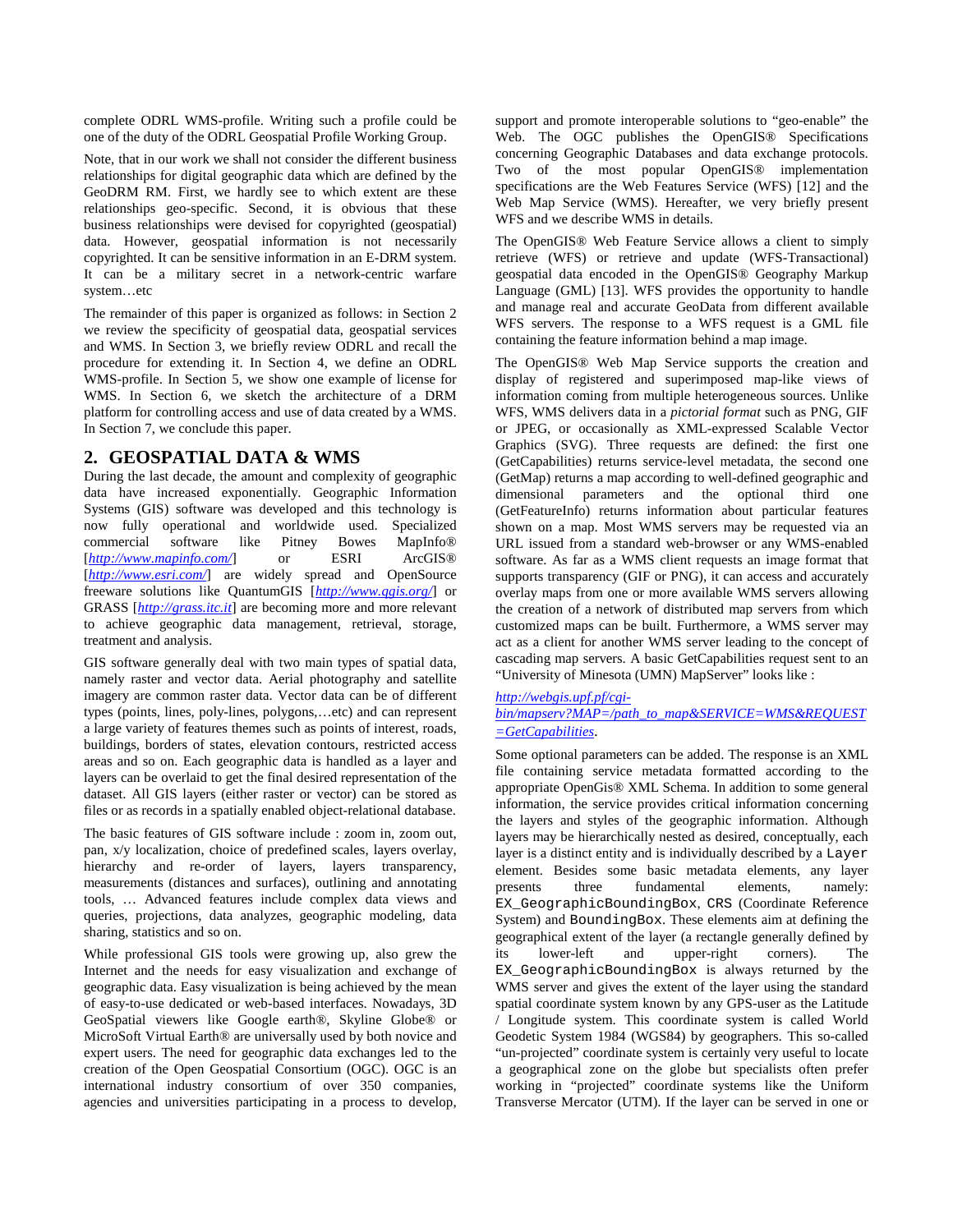more of these "projected" coordinate systems then, for each supported system, a pair of CRS/BoundingBox elements is provided.

A basic GetMap request sent to an "UMN MapServer" [14] server looks like: *http://webgis.upf.pf/cgibin/mapserv?MAP=/path\_to\_map&SERVICE=WMS&VERSION =1.1.1&REQUEST=GetMap&LAYERS=layer1,layer2&CRS=cr\_ identifier&BBOX=minx,miny,maxx,maxy&FORMAT=image/png &WIDTH=640&HEIGHT=480*

The first four parameters are mandatory. A few other optional parameters of minor importance exist but are not described here. The response to a valid WMS GetMap request is an image file in the specified format (MIME type) having the dimension width by height pixels. The output image renders the requested layers by drawing first the leftmost in the list, then the next one over it, and so on. The crs and bbox parameters (see definition here above) define the geographic extent of the desired map. Conjunction of the requested image size (width and height parameters of the WMS request) with the *in situ* geographical extent (bbox parameter) leads to the definition of the *zoom factor*. For instance, a 640 by 480 pixels image representing a geographic area of 4 km by 3 km has a scale factor of 0.00625 km/px. Applying a zoom factor of 2 on this image leads to keeping the same output size of 640 by 480 (same width and height values) but changing the actual bbox parameter to get a geographical extent of 2 km by 1.5 km leading to a scale factor of 0.003125 km/px.

## **3. ODRL**

ODRL v1.1 is an open, XML-based, extensible language for specifying usage control policies. ODRL utilises two XML schemas. One schema defines the Expression Language elements and the relationships between these elements, the other defines the Data Dictionary elements. The Data Dictionary elements are used to instantiate the Expression Language elements when writing a rights policy.

ODRL can express offers and agreements involving the three following basic Expression Language elements :

> asset

- permission
- $\blacktriangleright$  party

asset is used to declare objects to which the rights policy applies. permission is used to define the rights policy. Permissions are rules regulating access and use of objects. party is used to declare subjects involved in the offer and/or agreement.

The following XML document is an example of a very simple agreement. Cyrus is granted the permission to watch the DVD "Winnie the Pooh".

```
<o-ex:rights 
     xmlns:o-ex="http://odrl.net/1.1/ODRL-EX" 
     xmlns:o-dd="http://odrl.net/1.1/ODRL-DD">
    <o-ex:agreement>
        <o-ex:asset>
                 <o-ex:context>
           <o-dd:uid>dvd:Winnie the Pooh</o-dd:uid> 
                </o-ex:context>
        </o-ex:asset>
        <o-ex:permission>
          <o-dd:play /> 
        </o-ex:permission>
```

```
<o-ex:party>
           <o-ex:context>
             <o-dd:uid>Cyrus</o-dd:uid> 
           </o-ex:context>
        </o-ex:party> 
  </o-ex:agreement>
</o-ex:rights>
```
The above document is valid with regard to the two ODRL schemas. Elements prefixed with o-ex are Expression Language elements whereas elements prefixed with o-dd are Data Dictionary elements. context element is generally used to identify real life entities like assets or parties but can serve to other purposes as well. What is not shown in this very simple example is that permissions can contain constraints, requirements and conditions. Constraints define limits to permissions. Requirements are obligations which should be fulfilled before exercising permissions. Conditions specify exceptions that, if occur, expire permissions.

ODRL can easily be extended by writing Custom Dictionaries. Let us consider the previous example and let us assume that Cyrus' father wants Cyrus to learn English. DVD "Winnie the Pooh" can be watched in several languages including French, English … etc. We can write a Custom Dictionary giving Cyrus' father the possibility to declare that Cyrus is permitted to watch the DVD "Winnie the Pooh" only in English:

```
<xsd:schema targetNamespace=http://www.upf.
pf/~gabillon/dvd-DD 
   xmlns:xsd="http://www.w3.org/2001/XMLSchema"
   xmlns:o-ex=http://odrl.net/1.1/ODRL-EX"
   xmlns:dvd="http://www.upf.pf/~gabillon/dvd-DD"
   elementFormDefault="qualified"
   attributeFormDefault="qualified">
   <xsd:import 
       namespace="http://odrl.net/1.1/ODRL-EX" 
       schemaLocation="http://odrl.net/1.1.ODRL-
       EX-11.xsd"/>
   <xsd:element 
      name="audio-track"
      type="o-ex:constraintType"
      substitutionGroup="o-ex:constraintElement"/> 
</xsd:schema>
```
Basically, in the above schema, we declare a new namespace and we extend the ODRL dictionary with a new constraint audiotrack. We can now express that Cyrus is permitted to watch the DVD "Winnie the Pooh" only in English:

```
<o-ex:rights
xmlns:o-ex="http://odrl.net/1.1/ODRL-EX" 
xmlns:o-dd="http://odrl.net/1.1/ODRL-DD"
xmlns:dvd="http://www.upf.pf/~gabillon/dvd-DD"> 
...
       <o-dd:play>
          <o-ex:constraint>
             <dvd:audio-track>
               <o-ex:context>
                  <o-dd:uid>English</o-dd:uid> 
               </o-ex:context>
             </dvd:audio-track>
          </o-ex:constraint>
       </o-dd:play>
```
#### ... </o-ex:rights>

The constraint restricts the permission to play the DVD to the English version. This simple example has shown us how we can easily extend ODRL to cope with different application contexts. Other examples showing the expressive power of ODRL can be found in [15].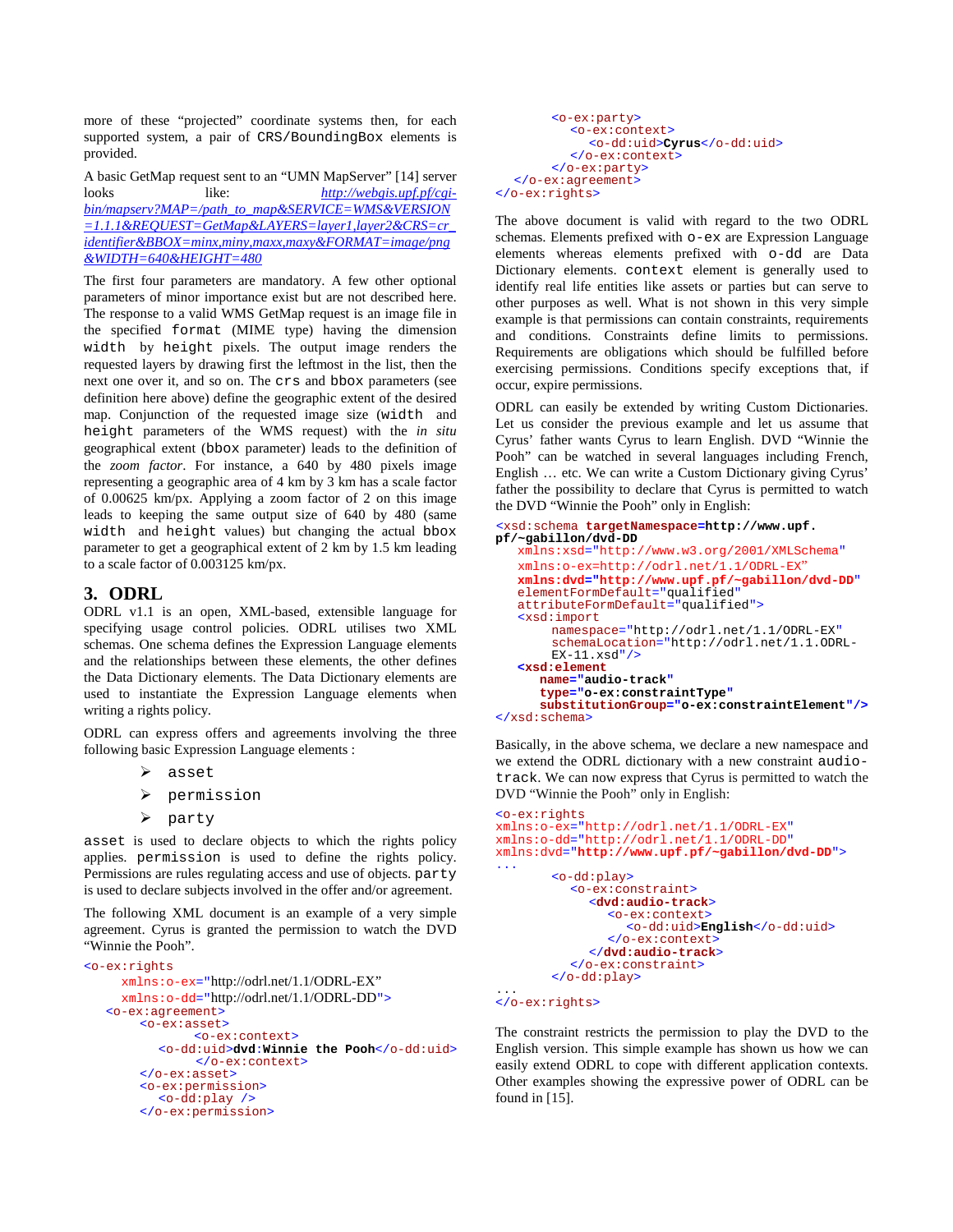## **4. WMS SECURITY**

### **4.1 Principles**

Dealing with access and use of data created by Web Map Services poses the problem of identifying the asset. As noticed in [16], "the online browsing of map information available from a Web Map Service creates an infinite number of different contents. Here context information of the content such as the layer, the resolution, the area of interest, the styles etc. can be part of a unique identification". Following this suggestion, writing ODRL licenses for contents created by WMS could be simply done with core ODRL by identifying each content with its corresponding WMS query (which is a URL). However, it would be unrealistic to enumerate in a license each and every permitted WMS query.

The main idea behind our WMS-profile is to extend ODRL with *one context element* allowing us to identify a set of contents created by a range of WMS queries. This context element is of complex type and allows us to specify ranges of values for the main WMS parameters.

Design of our WMS-profile was driven by the need to express rights policies regulating access and zoom-in operations to some coordinates and/or layers. We consider only the basic WMS i.e. the WMS GetMap and GetCapabilitites requests and we focus on WMS parameters which are the most relevant to consider for these security needs, namely the layers and bbox parameters.

In this paper, we do not define a formal model for geographic data. Our aim is only to extend ODRL in order to be able to write rights policies protecting contents created by WMS. Let us however mention that we could formally express such rights policies by using the model defined in [17].

In the remainder of this section, elements of our Custom Dictionary should not be confused with WMS query parameters. Elements of our Dictionary are prefixed with the namespace wms.



**Fig 1. : ODRL WMS Context Model** 

Figure 1 shows our WMS context model. For identifying a set of contents created by a range of WMS queries, we use the core ODRL Data Dictionary element o-dd:service and we define our Custom Dictionary context element wms: request. Element o-dd:service contains an URL to the WMS, whereas element wms:request, which is of a complex type, contains subelements for specifying ranges of permitted values for the main WMS parameters. The wms: request element either contains the wms:getMap element, the wms:getCapabilities element, or the wms:unrestricted element. At this stage, the wms:unrestricted element would be used to express that WMS parameters are not restricted at all. wms:getCapabilities element would be used to identify the asset created by the WMS GetCapabilities request. Element wms:getMap is of a complex type and contains other elements for specifying permitted ranges of values for the main WMS GetMap parameters, namely layers and bbox parameters. This wms:getMap element contains either the wms:unrestricted element or the triple consisting of wms:listOfLayers, wms:defaultZoomIn and wms:listOfBBoxes elements. Element wms:listOfLayers is used to specify the list of permitted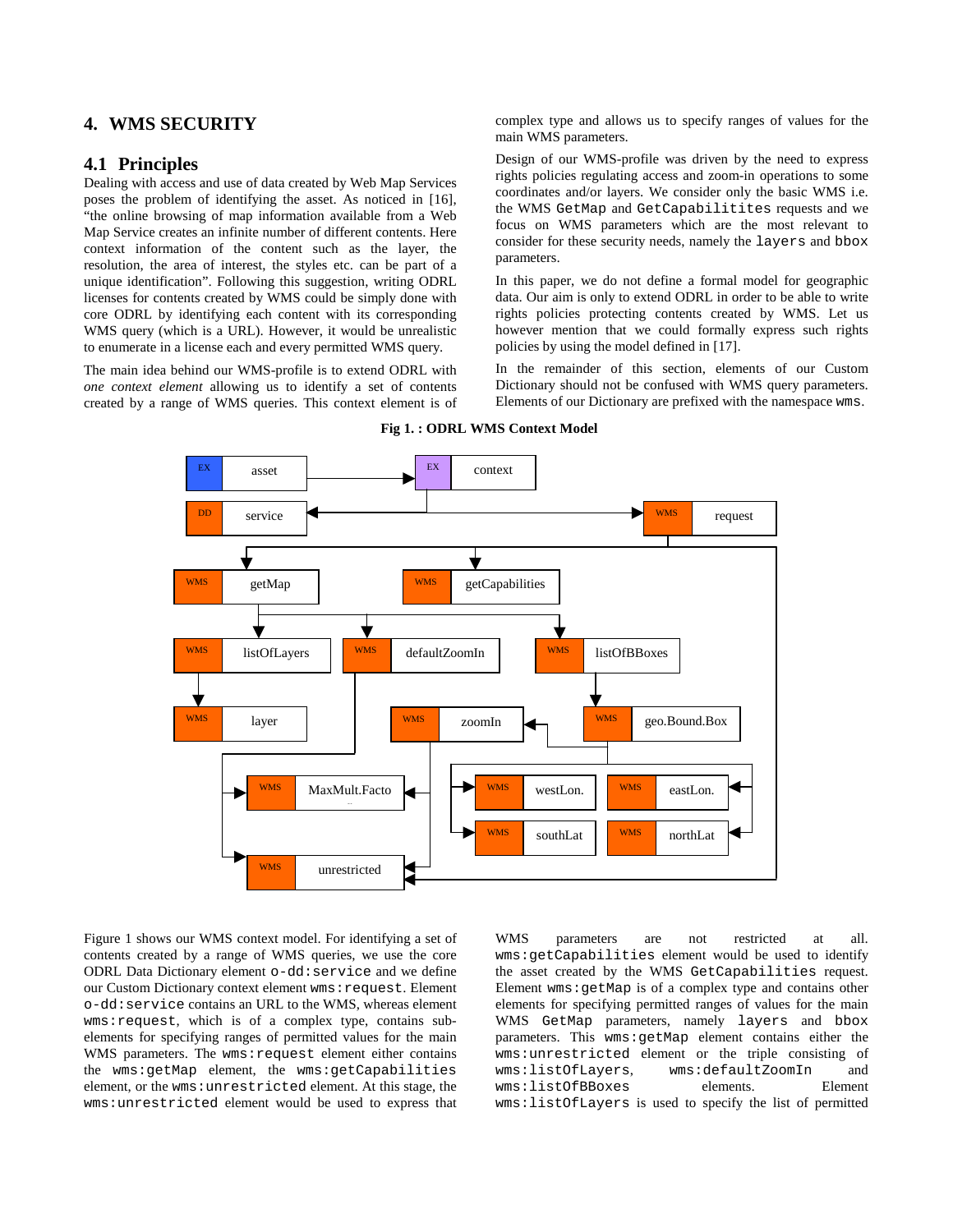layers which can be included in the WMS layers parameter. Important additional details on the wms:listOfLayers are given in Section 4.2.

In the WMS protocol, zoom-in and zoom-out operations are performed by means of the WMS bbox, height and width parameters. In the remainder of this paper, we make the simplifying assumption that the height and width parameters remain constant. Consequently,

- $\triangleright$  Zoom-in and zoom-out operations can be performed by only changing the value of the bbox parameter.
- $\triangleright$  The user querying the WMS is always provided with a map of the same size.

Combination of the wms:defaultZoomIn element and wms:listOfBBoxes element is used to specify the permitted range of values for the WMS bbox parameter. Element wms:defaultZoomIn defines a default Maximum Zoom-in Factor (MZF), whereas wms:listOfBBoxes defines different areas with a specific MZF.

Let  $(minx^{map},miny^{map},maxx^{map},maxy^{map})$  be the value of the EX\_GeographicBoundingBox of the map, i.e. it is the value of the EX\_GeographicBoundingBox of the largest layer. Recall that  $minx^{map}$ ,  $miny^{map}$ ,  $maxx^{map}$ ,  $maxy^{map}$  are expressed in terms of longitudes and latitudes (see Section 2).

Let q be a WMS GetMap query.

Let  $(minx,miny,maxx,maxy)$  be the value of the bbox parameter of query q.  $minx, miny, maxx, maxy$  are also expressed in terms of longitudes and latitudes.

Let z be the lowest MZF of *all the areas overlapped* by the bounding box defined in the bbox parameter.

bbox parameter is valid if,

$$
\max \left( \left( \frac{\max x^{map} - \min x^{map}}{\max y^{map} - \min y^{map}} \right) / \left( \max y - \min y \right) \right) \le z \quad (1)
$$

Section 4.2 gives more information on the wms:listOfBBoxes element and Section 5 illustrates the utility of the different MZFs.

## **4.2 Custom Dictionary**

In this section, we give a step by step description of our Custom Dictionary wms.xsd. It starts with the declaration of the wms namespace:

```
<xsd:schema
```

```
targetNamespace="http://www.opengeospatial.org/sta
    ndards/wms" 
xmlns:xsd="http://www.w3.org/2001/XMLSchema" 
xmlns:o-ex=http://odrl.net/1.1/ODRL-EX 
xmlns:wms="http://www.opengeospatial.org/standards
     /wms"
      elementFormDefault="qualified"
      attributeFormDefault="qualified">
  <xsd:import
       namespace="http://odrl.net/1.1/ODRL-EX" 
       schemaLocation="http://odrl.net/1.1/ODRL-
       EX-11.xsd" />
```
Below is the declaration of two elements and one attribute. The first element is the context element **wms:request**. The other is **wms:unrestricted** of type emptyType. Utility of the **wms:setFunction** attribute will be explained later.

```
<xsd:element
    name="request"
      type="wms:requestType"
    substitutionGroup="o-ex:contextElement"/> 
<xsd:element
    name="unrestricted" 
     type="wms:emptyType"/> 
<xsd:attribute 
    name="setFunction" 
      type="wms:setFunctionType"/> 
<xsd:complexType name="emptyType"/>
```
Value of the previous attribute can be one of the followings:

```
<xsd:simpleType name="setFunctionType">
                         base="xsd:string">
       <xsd:enumeration value="include" />
       <xsd:enumeration value="equalTo" />
       <xsd:enumeration value="subsetOf" /> 
    </xsd:restriction>
</xsd:simpleType>
```
A request is either unrestricted, equal to getCapabilities, or equal to getMap.

```
<xsd:complexType name="requestType">
  <xsd:choice>
     <xsd:element ref="wms:unrestricted"/>
                    <xsd:element name="getMap" 
      type="wms:getMapType"/> 
                    name="getCapabilities"
                    type="wms:emptyType"/> 
  </xsd:choice>
</xsd:complexType>
```
A getMap request is either unrestricted or restricted according to the **wms:listOfLayers, wms:defaultZoomIn** and **wms:listOfBBoxes** elements.

```
<xsd:complexType name="getMapType">
  <xsd:choice>
     <xsd:element ref="wms:unrestricted"/> 
     <xsd:sequence>
       <xsd:element 
            name="listOfLayers"
              type="wms:listOfLayersType"/>
       <xsd:element 
            name="defaultZoomIn"
              type="wms:zoomInType"/> 
       <xsd:element 
            name="listOfBBoxes" 
             type="wms:listOfBBoxesType" 
            minOccurs="0"/> 
     </xsd:sequence>
  </xsd:choice>
</xsd:complexType>
```
Element **wms:listOfLayers** consists of an unbounded list of layers and a required attribute **wms:setFunction**. If the value of this attribute is **subsetOf** then it means that querying any subset of the specified list of layers is permitted. If the value is **equalTo** then it means that only querying the exact specified list of layers is permitted. If the value is **include** then it means that querying any set of layers which includes the specified list of layers is permitted. Example given in Section 5 illustrates the importance of this attribute.

```
<xsd:complexType name="listOfLayersType">
  <xsd:sequence>
                    name="layer"
                    type="xsd:string" 
                    minOccurs="1"
                     maxOccurs="unbounded"/>
```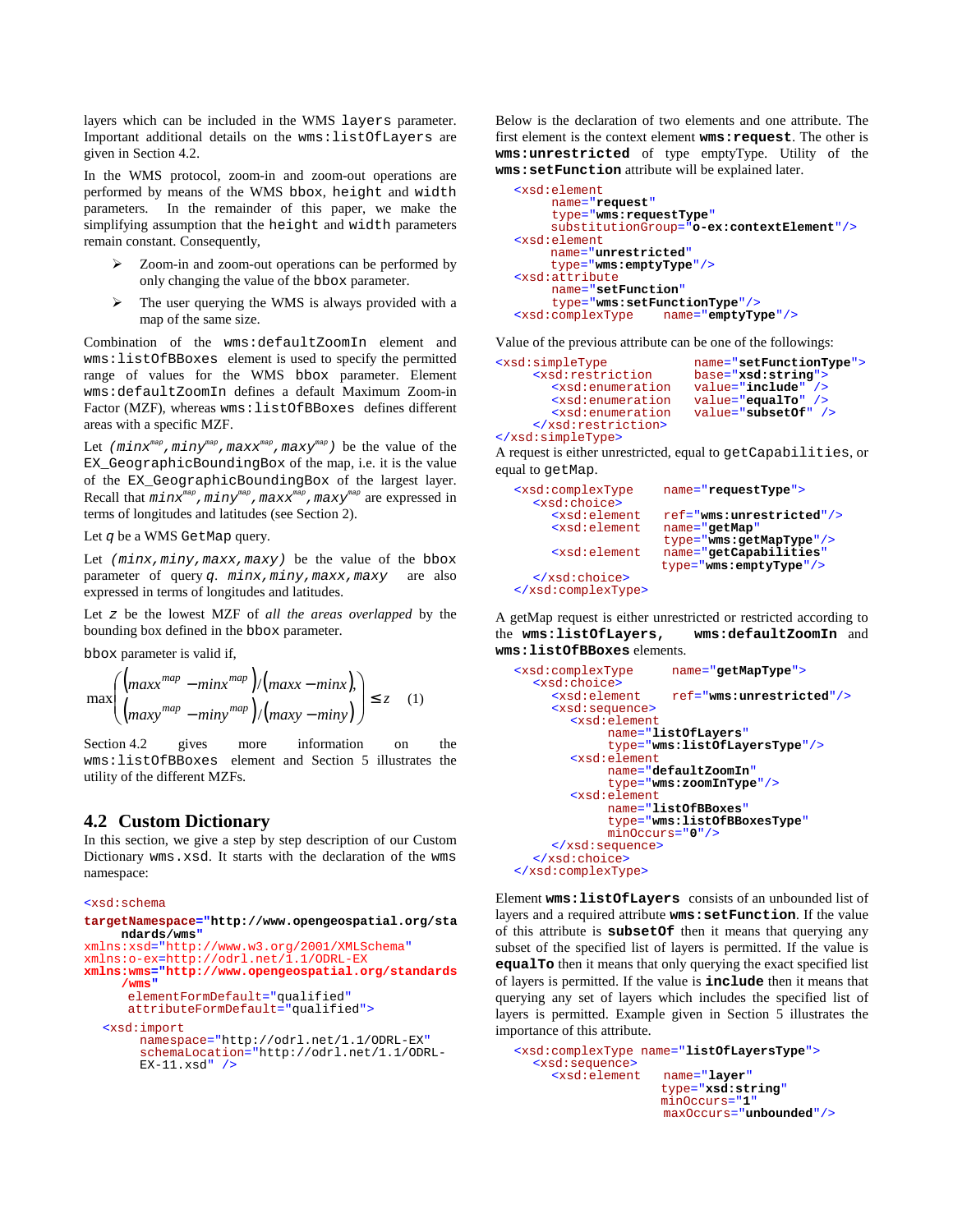```
</xsd:sequence>
  <xsd:attribute
             ref="wms:setFunction"
              use="required"/> 
</xsd:complexType>
```
A zoom-in operation is either unrestricted or restricted to a maximum multiplicative factor.

```
<xsd:complexType name="zoomInType">
  <xsd:choice>
                     <xsd:element ref="wms:unrestricted"/> 
     <xsd:element
             name="maxMultiplicativeFactor" 
             type="xsd:nonNegativeInteger"/> 
  </xsd:choice>
</xsd:complexType>
```
Areas where the default MZF does not apply, are defined by means of bounding boxes.

```
<xsd:complexType name="listOfBBoxesType">
  <xsd:sequence>
      <xsd:element 
         name="geographicBoundingBox" 
         type="wms:geographicBoundingBoxType" 
         minOccurs="1" 
         maxOccurs="unbounded"/> 
  </xsd:sequence>
</xsd:complexType>
```
Element **wms:geographicBoundingBox** defines one bounding box where the default MZF does not apply. Required sub-element **wms:zoomIn** specifies the MZF for this bounding box.

```
<xsd:complexType 
              name="geographicBoundingBoxType">
  <xsd:sequence>
     <xsd:element
          name="westLongitude"
          type="xsd:decimal"/> 
     <xsd:element
          name="southLatitude"
          type="xsd:decimal"/>
     <xsd:element
          name="eastLongitude" 
          type="xsd:decimal"/> 
     <xsd:element
          name="northLatitude"
          type="xsd:decimal"/>
     <xsd:element
          name="zoomIn" 
           type="wms:zoomInType"/>
  </xsd:sequence>
</xsd:complexType>
```
In the next section, we give one example of a rights policy for WMS.

## **5. EXAMPLE OF A RIGHTS POLICY**

ODRL model can express offers and agreements. Offers are proposals for specific rights over their assets. Agreements are when parties enter into contracts. In this section, we illustrate our WMS-profile with one example of an offer. The policy expressed in the offer protects access to a WMS delivering maps of Moorea Island (French Polynesia) consisting of one, two or three layers. The first layer composite is a raster image of Moorea. The second layer amp consists of a set of vector data showing protected marine areas in Moorea. The third layer criobe consists of a set of vector data showing the location of sensitive zones for sampling and monitoring reef resources. Basically, we would like to express that whenever the WMS query includes the criobe layer, zoom-in should be restricted to a default MZF. This is because, the exact position of zones for sampling and monitoring reef resources should not be disclosed. Moreover, in one given area, zoom-in should be completely forbidden whereas in one other given area zoom-in should be unrestricted. More precisely, the rights policy included in the offer should express the following permissions:

- $\triangleright$  It is permitted to display and print the result of a GetCababilities query
- $\triangleright$  It is permitted to display and print the result of any GetMap query whose layers parameter is equal to any subset of {composite,amp}. For such queries, zoom-in should be everywhere unrestricted. Figure 2(a) shows Moorea Island with the two layers {composite,amp}. Protected Marine areas (amp layer) are in red.
- $\triangleright$  It is permitted to display the result of any GetMap query whose layers parameter includes the layer criobe. However, for such queries, the default MZF should be equal to 5. Moreover, there is one area more sensitive than the others, with a specific MZF equal to 1 (i.e. zoom-in is forbidden). On the contrary, there is one area with an unrestricted MZF (it corresponds to the harbour zone for the boats coming from Tahiti). Finally, it is permitted to print the result of not more than 10 of such queries. Figure 2(b) shows Moorea<br>Island with the three layers Island with the three layers {composite,amp,criobe} and the two bounding boxes where the MZF is different from the default MMZF. Zones for sampling and monitoring reef resources are the small green triangles.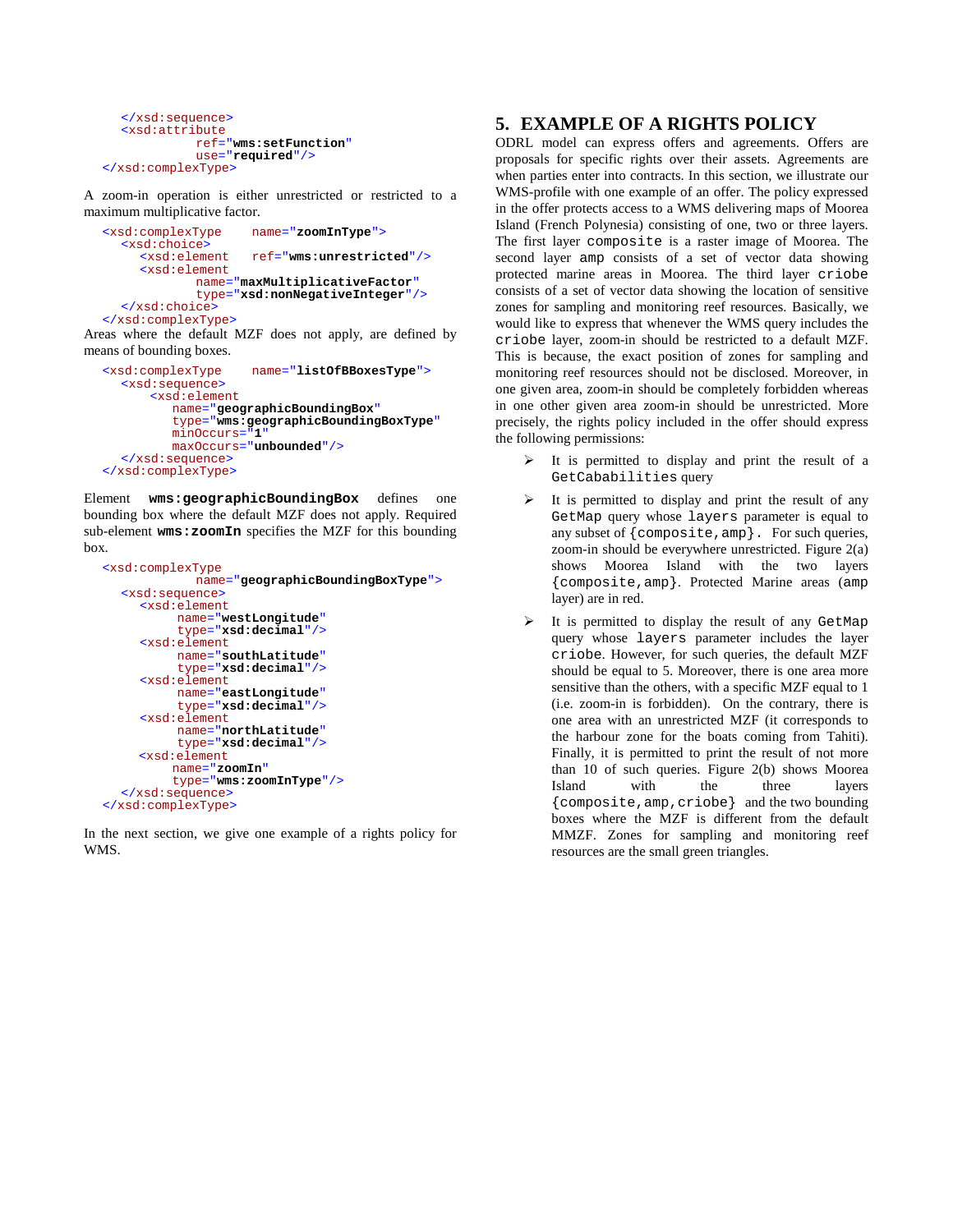#### **Fig 2(a) Fig 2(b). : Moorea Island with Protected Marine Areas (red) and Zones for Sampling and Monitoring Reef Resources (green triangles)**



Our policy starts with the declaration of assets. The first asset identifies the set of contents resulting from queries whose layers parameter is equal to any subset of {composite,amp}.

```
<o-ex:rights
   xmlns:o-ex="http://odrl.net/1.1/ODRL-EX" 
   xmlns:o-dd="http://odrl.net/1.1/ODRL-DD" 
   xmlns:wms="http://www.opengeospatial.org/stan
             dards/wms"> 
<o-ex:offer>
   <o-ex:asset o-ex:id="ASSET1">
       <o-ex:context>
        <o-dd:uid>WMS_ASSET1</o-dd:uid> 
       <wms:request>
          <wms:getMap>
               <wms:listOfLayers 
                       wms:setFunction="subsetOf"
                >
               <wms:layer>composite</wms:layer>
                   <wms:layer>amp</wms:layer>
               </wms:listOfLayers>
               <wms:defaultZoomIn>
               <wms:unrestricted/> 
        </wms:defaultZoomIn>
          </wms:getMap>
       </wms:request>
       <o-dd:service> 
http://webgis.upf.pf/cgi-
bin/mapserv?map=/home/webgis/cartoweb3/projects/M
oorea/server_conf/Moorea/Moorea_limited.map 
        </o-dd:service> 
     </o-ex:context>
   </o-ex:asset>
```
The second asset identifies the set of contents resulting from queries whose layers parameter includes the layer criobe. There are limitations on the bbox parameter resulting from the default MZF equal to 5 and one area with a specific MZF equal to 1. In one other area, the MZF remains unrestricted.

```
<o-ex:asset o-ex:id="ASSET2">
   <o-ex:context>
       <o-dd:uid>WMS_ASSET2</o-dd:uid> 
        <wms:request>
          <wms:getMap>
             <wms:listOfLayers 
               wms:setFunction="include">
               <wms:layer>criobe</wms:layer> 
             </wms:listOfLayers>
             <wms:defaultZoomIn>
               <wms:maxMultiplicativeFactor>
```


In order to illustrate the role of the different MZFs, let us consider a WMS GetMap query q with a layer parameter including the layer criobe: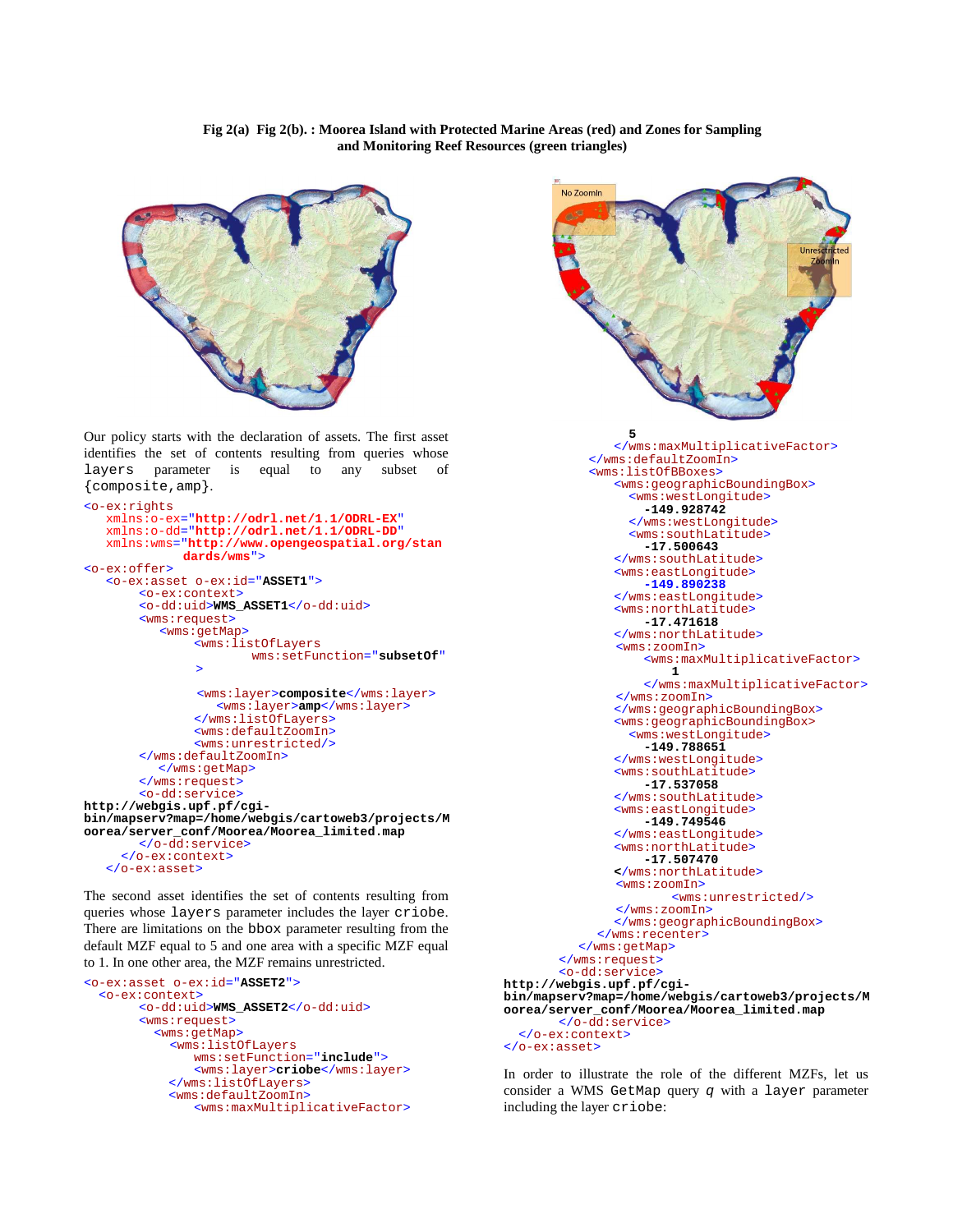- $\triangleright$  If the bbox parameter of query q defines a bounding box overlapping the area where zoom-in is forbidden  $(MZF = 1)$  then z is equal to 1. Equation 1 (see Section 4.1) cannot be satisfied. The bbox parameter is invalid and query q should be rejected.
- If the bbox parameter of query  $\sigma$  defines a bounding box overlapping both the area where zoom-in is unrestricted and the area around where zoom-in is restricted to the default MZF of  $5$ , then  $z$  is equal to 5. bbox is valid only if equation 1 holds.
- $\triangleright$  If the bbox parameter of query q defines a bounding box included in the area where zoom-in is unrestricted then bbox is valid.

The last asset identifies the result of a GetCapabilities request.

```
<o-ex:asset o-ex:id="ASSET3">
    <o-ex:context>
      <o-dd:uid>WMS_ASSET3</o-dd:uid> 
        <wms:request>
                <wms:getCapabilities/> 
        </wms:request>
        <o-dd:service> 
http://webgis.upf.pf/cgi-
bin/mapserv?map=/home/webgis/cartoweb3/projects/M
oorea/server_conf/Moorea/Moorea_limited.map 
       </o-dd:service> 
    </o-ex:context>
</o-ex:asset>
```
Finally, the *usage policy* expresses the usage rights over the assets

```
<o-ex:permission>
    <o-ex:asset o-ex:idref="ASSET1"/> 
    <o-ex:asset o-
ex:idref="ASSET3"/> 
      <o-dd:display /> 
      <o-dd:print /> 
</o-ex:permission>
<o-ex:permission>
    <o-ex:asset o-ex:idref="ASSET2"/> 
      <o-dd:display /> 
      <o-dd:print>
         <o-ex:constraint>
           <o-dd:count>10</o-dd:count> 
        </o-ex:constraint>
     </o-dd:print>
</o-ex:permission> 
</o-ex:offer>
</o-ex:rights>
```
One should note that there is no intersection between the range of queries defining ASSET1 and the range of queries defining ASSET2. In fact, this should be a general rights policy design principle. In case a license includes more than one WMS assets, there should be no intersection between the various ranges of queries defining the assets. Following this principle leads to a better readability of the rights policy and prevents conflicts between rights.

The schema presented in Section 4 and the above license can be both accessed to at the following URLs:

- Schema: *http://pages.upf.pf/Alban.Gabillon/odrl/wms.xsd*
- License: *http://pages.upf.pf/Alban.Gabillon/odrl/policy.xml*

The WMS delivering maps of Moorea Island can be accessed to through the following URL:

> Moorea: *http://pages.upf.pf/Patrick.Capolsini/rech/WMS\_maps .htm*

# **6. DRM ARCHITECTURE**

Our paper is more on how to write an ODRL WMS-profile than to deal with the security mechanisms for enforcing the rights policy. However, in this section, we sketch a security architecture for regulating access and usage of WMS contents (see Figure 3). First the client downloads a license from the license server, together with a decryption key. The licence contains the security policy defining the permitted queries. Unauthorized queries are filtered-out by the DRM-enabled client. Recall that in a DRM application, clients are trusted and perform the security controls. Authorized queries are sent to the WMS together with a reference to the licence. The WMS acquires the encryption key corresponding to the license from the license server. The WMS encrypts the content it has created as a result of the query and sends it to the client. The client decrypts the content. Differences between our WMS-DRM architecture and a traditional DRM architecture are the followings:

- > In traditional DRM applications, encryption/decryption keys are associated to contents. In our architecture, since the Web Map Service dynamically creates various contents in response to various queries, we cannot associate encryption/decryption keys to contents. We rather associate keys to licenses. Whenever the DRMenabled client sends a query to the WMS it also sends the license id. This id is used by the WMS to retrieve the corresponding encryption key from the license server. Note that encryption keys can be periodically renewed. Whenever, expiration date for the key has passed the user should acquire a new key for his/her license.
- $\triangleright$  In traditional DRM applications, queries are not filtered-out by the DRM-enabled client. If a user asks for a song he/she has not the proper license then he/she will simply not be able to play the song. In our application, since encryption keys are associated to licenses and not to contents, filtering-out unauthorized queries should be performed somewhere. It could be done at the server side but it would require the server (i) to retrieve the license either from the client or the license server and (ii) to decide on accepting or rejecting the query. Such a solution would not adequate to the DRM philosophy and would create overhead tasks at the server side. Now, the risk of our architecture is that the user manages to bypass the DRM client to submit an unauthorized query (together with a valid licence\_id) to the WMS. In order to reduce such a risk, the DRM-enabled client has to communicate with the WMS via an authenticated and secure channel. In fact, as a generalisation, the three entities (Client, License Server and WMS) should always communicate through secure and authenticated channels.

Finally, let us mention that once encrypted contents (basically maps) have been decrypted, usage of these maps is controlled by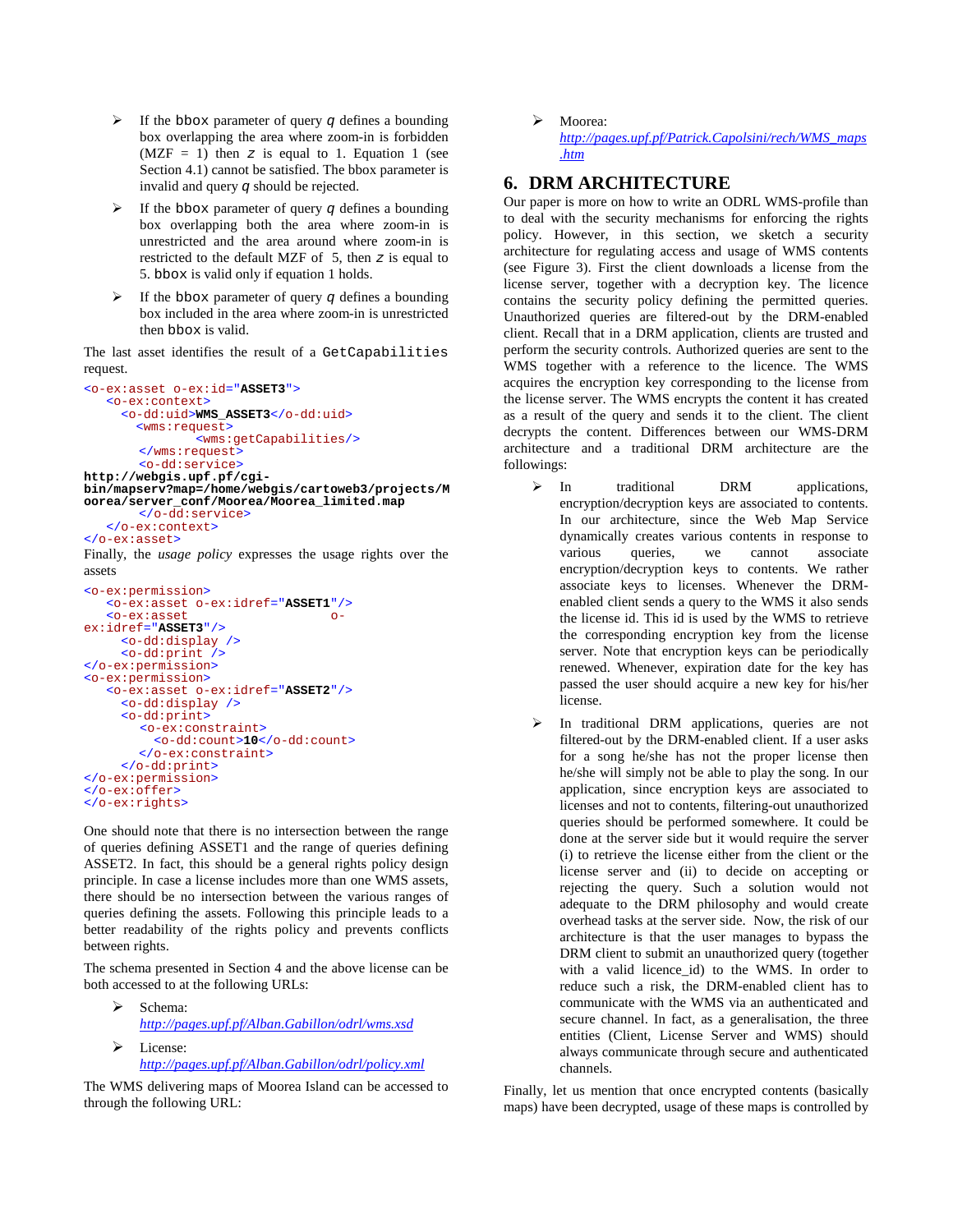the DRM-enabled client according to the policy included in the license. At the end of section 5 there is a very simple example of such a usage policy.



#### **Fig 3. : DRM architecture**

## **7. CONCLUSION**

The purpose of this paper was to build the foundations for an ODRL WMS-profile. Writing a complete profile, not limited to the basic WMS, could be one of the task of the ODRL Geospatial Profile Working Group. Ideas developed in this work can be reused in other RELs or in Access Control languages like GeoXACML [18]. Our approach could also be followed for writing an ODRL WFS profile.

In this paper we focused on WMS queries but not on the contents created by the WMS. As seen in Section 2, these contents can be of several types: raster images, SVG images or getCapabilities XML documents. Therefore, in a full WMS DRM-controlled environment, we would need specific ODRL profiles for these contents. Regarding raster images, we would need specific permissions like rotation, reduction, editing, segmentation etc. Regarding SVG images, we would need specific permissions not only on the image as a whole but also on some individual vector data belonging to the image. The model defined in [19] could help us to write such a profile. Regarding getCapabilities XML documents, we would need specific permissions for filtering out some XML nodes (those which refer to the layers that are forbidden to query for instance). For this latter profile, we could benefit from the large amount of work which was done in the area of access controls to XML data (see [20, 21] for instance).

We plan to extend our work by developing such profiles and by building a prototype of a WMS DRM-enabled platform based on the principles sketched in Section 6.

### **8. References**

- [1] Bertino, E., et al., A Logical Framework for Reasoning about Access Control Models, in ACM Workshop on Role Based Access Control. 2003: Chantilly, Virginia. p. 41-52.
- [2] Jajodia, S., et al., Flexible Support for Multiple Access Control Policies. ACM Transactions on Database Systems, 2001. 26(2): p. 214-260.
- [3] Cuppens, F. and A. Miège, Modelling Contexts in the Or-BAC Model, in 19th Annual Computer Security Applications Conference (ACSAC '03). 2003.
- [4] J.Park and R.Sandhu, The UCON-ABC Usage Control Model. ACM Transactions on Information and System Security, 2004. 7(1): p. 128-174.
- [5] LaMacchia, B.A., An introduction to rights Management Technologies, in GeoDRM Workshop. 2004.
- [6] Iannella, R., Open Digital Rights Language (ODRL), in ODRL.net. 2002.
- [7] ContentGuard, XrML 2.0 Technical Overview. 2002.
- [8] Rightscom, The MPEG-21 Rights Expression Language. 2003.
- [9] Volwes, G., Geospatial Digital Rights Management Reference Model (GeoDRM RM). Open Geospatial Consortium Inc., 2006. OGC(R) 06-004r3.
- [10] Consortium, O.G. Open Geospatial Consortium Inc. About Us. 2008 [cited; Available from: http://www.opengeospatial.org/about.